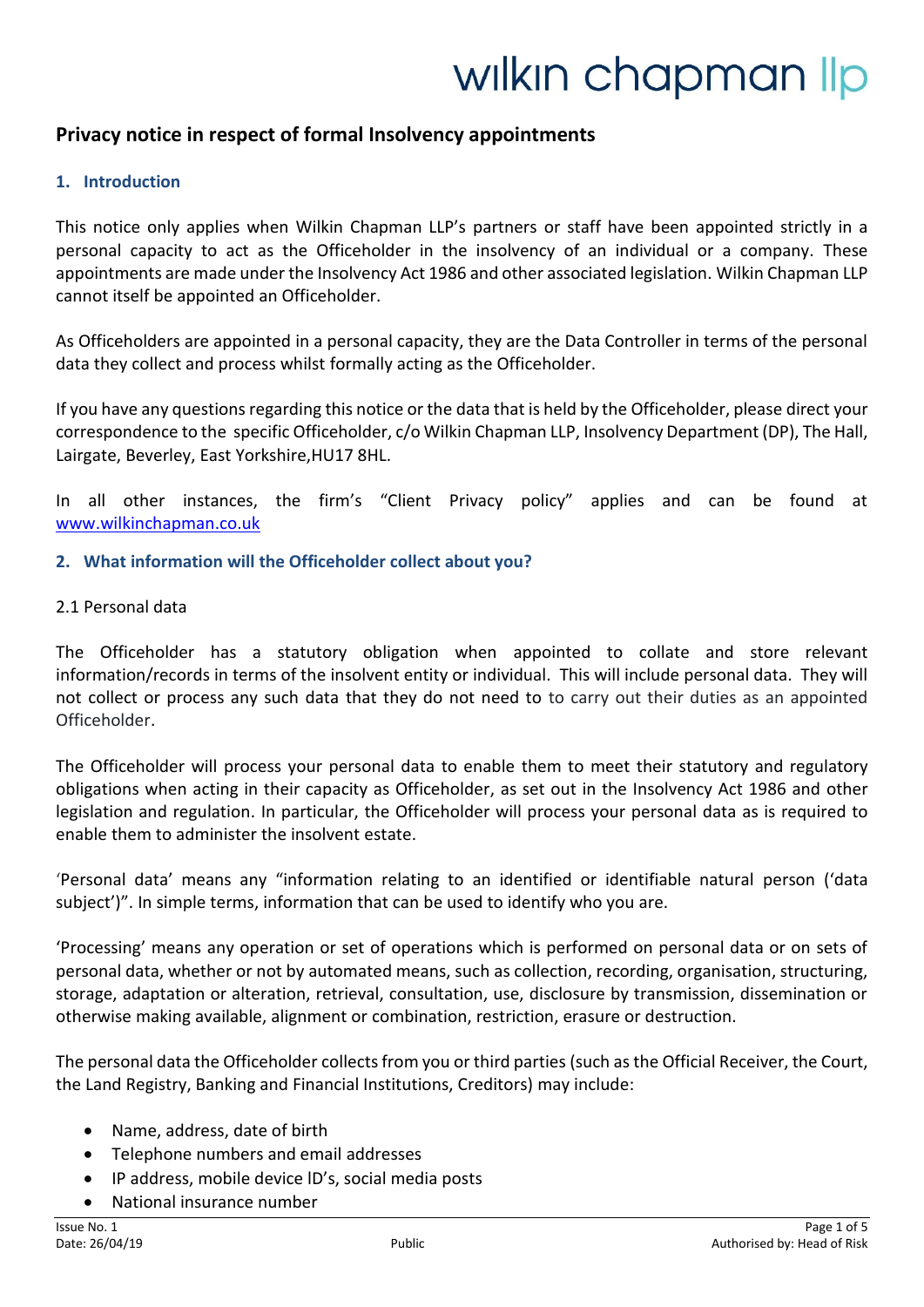- Occupation
- Personal identify documents, such a passport or driving licence
- Employment details
- Financial records and information
- Records of company data which includes all types of data necessary for the administration of the affairs of insolvent companies, partnerships and individuals
- Records of Insolvency Practitioner data which include all details relating to the Appointments
- Records under the Company Directors Disqualification Act 1986
- Employees claims under the Employment Consolidation Act 1978
- Details of dividends distributed to creditors
- Information that may include details of offences, alleged offences, criminal proceedings, outcomes and sentences

# 2.2 Special category data

Special categories of personal data (sensitive personal data) relate to racial or ethnic origin, political opinions, religious or philosophical beliefs, trade union membership, genetic data, biometric data, data concerning health or data concerning a natural person's sex life or sexual orientation.

The officeholder does not typically collect sensitive or special categories of personal data about individuals. When the Officeholder does need to process such data, the special categories of data the Officeholder may collect from you, or otherwise hold, for the purposes of carrying out their duties as an Officeholder may include:

- Medical information
- Trade union membership, when relevant to the carrying out their duties
- Any other special category data, where specifically required for the purpose of carrying out their duties

In order for the Officeholder to process your special category data they need to establish a legal basis for doing so. They would not process your sensitive data unless:

- you gave them your explicit consent to do so; or
- it related to sensitive data which you had already made public; or
- the processing was necessary in order to protect your vital interests and you were physically or legally incapable of giving consent; or
- where it is necessary for reasons of substantial public interest; or
- where there is some other legal basis that allows them to use the information.

You are free to withdraw your consent at any time. If consent is withdrawn you may have the right to have your personal data erased and it will no longer be used for processing, subject to provisions in the GDPR.

# **3. How will your information be used?**

The Officeholder will process your data for one of the following purposes:

- meeting their statutory and regulatory obligations when acting as an Officeholder, in particular providing professional advice and services to administer the estates of insolvent companies and individuals
- to obtain further information about you or a company you represent
- fulfill any other compliance or legal obligation to which they are subject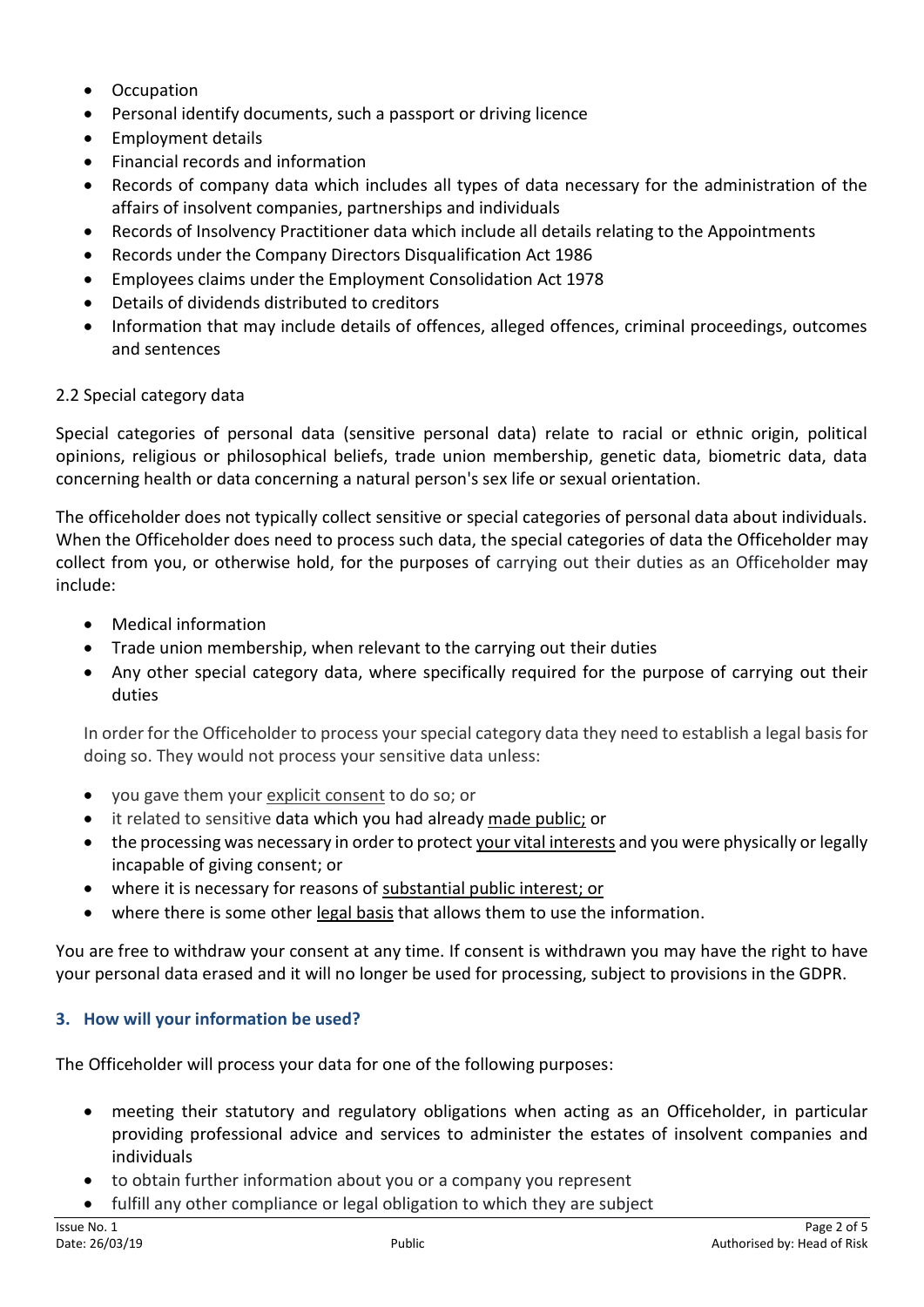to comply with their legal and regulatory obligations in terms of countering money laundering, terrorist financing and other forms of financial crime

# **4. What is the legal basis for processing your personal data?**

The Officeholder may lawfully process your personal data where they have a lawful basis for doing so. Lawful bases include holding and using your data:

- 1. To enable them to comply with their statutory and regulatory obligations when acting as an Officeholder (legal obligation); or
- 2. To fulfil their contractual obligations to you or to ensure your contractual obligations to them are met (contractual); or
- 3. Where they(or a third party to whom you disclose it) have a legitimate interest in holding and using your information (legitimate interest).

In all cases the Officeholder will consider your interests, rights and freedoms.

## **5. Sharing and disclosing your information**

The Officeholder may share personal data with trusted third parties. Data may be shared with Wilkin Chapman LLP, Wilkin Chapman Business Services Limited and/or Wilkin Chapman Group Limited who provide support services to the Officeholder, particularly in terms of IT and telecommunications systems together with providing administrative support. Wilkin Chapman LLP may act as a data processor, or subprocessor as instructed by the Officeholder.

The Officeholder may share your personal data with other external recipients as and when is necessary to assist them with the administration of the insolvent estate. These may include but are not limited to:

- Professional advisors: Accountants, Solicitors, Barristers, Estate agents, Insurers
- Government and regulatory agencies (e.g. HMRC, the Insolvency Service), or to other third parties as required by, and in accordance with, applicable law or regulation; and
- Banks, building societies or other such financial institutions

All third party service providers are required to keep your personal information confidential and to use it only for specific purposes and in accordance with the Officeholder's instructions.

The Officeholder may use or share any of your personal data which you made public for purposes of communicating with you. They regard such processing of personal data as lawful processing as it is held on publicly accessible databasesregisters or lists and its use by them will be compatible with the reasons that justify its presence on such databases, registers or lists.

It may be necessary to share your personal data with credit reference agencies, fraud prevention agencies, the Insolvency Practitioner's Association, Solicitors Regulation Authority, National Crime Agency, Serious Fraud Office, Information Commissioner's Office, Legal Aid Agency and other regulators and authorities who require reporting of processing activities under certain circumstances.

The Officeholder will not use, share or transfer any information that you provide to them, or they otherwise hold, other than as is required to fulfil their appointed role as Officeholder.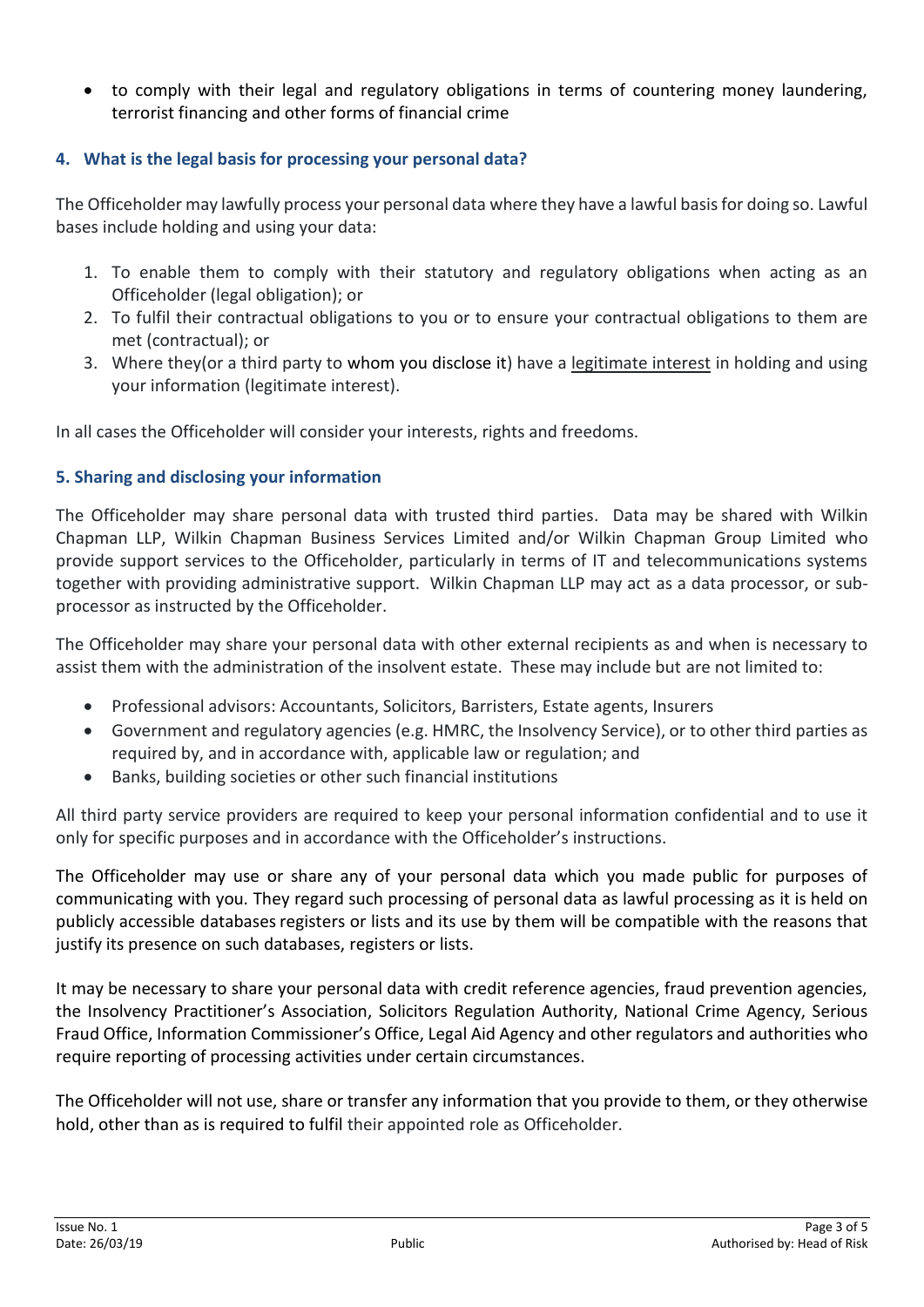## **6. Data transfers to third countries and the safeguards in place**

Third Countries are any countries outside the European Union and the European Economic Area for whom the GDPR does not apply. Some of these countries do not have adequate data protection controls. If your personal data is to be transferred to a third country the Officeholder will comply with the security measures required under the GDPR.

Your personal data will not be transferred to third countries without:

- advising you of the risks involved and
- obtaining your explicit consent to the proposed transfer

unless the Officeholder is permitted to do so by law or they are required to do so to meet their statutory and regulatory obligations when acting in their capacity as Officeholder.

## **7. How long will your information be held?**

The Officeholder will keep your personal data for no longer than is necessary for the above specified purposes. This is likely to be a minimum period of 6 years from ceasing to act, after which time it will be confidentially destroyed.

This is subject to their obligations to adhere to any overriding legal or regulatory requirements.

#### **8. Automated decision making**

The Officeholders do not use automated decision-making processes.

#### **9. Your rights**

You have a right to access the personal information the Officeholder holds about you. This includes your right to:

- know what personal data they hold about you
- know with whom they have shared/or will share your personal data with
- know how long they will store your personal data
- object to the processing of your personal data
- ask them to stop using/storing the information they hold about you where it is inaccurate, where they no longer need to use the information or where there is no lawful basis for them to continue to process it\*
- ask them to erase the information they hold about you (The right to be forgotten).
- ask them to transfer your data to you or another person in a secure and structured machine-readable format.

Any requests or objections should be made in writing to the appointed Officeholder at the following address:-

c/o Wilkin Chapman LLP Insolvency Department (DP) The Hall Lairgate